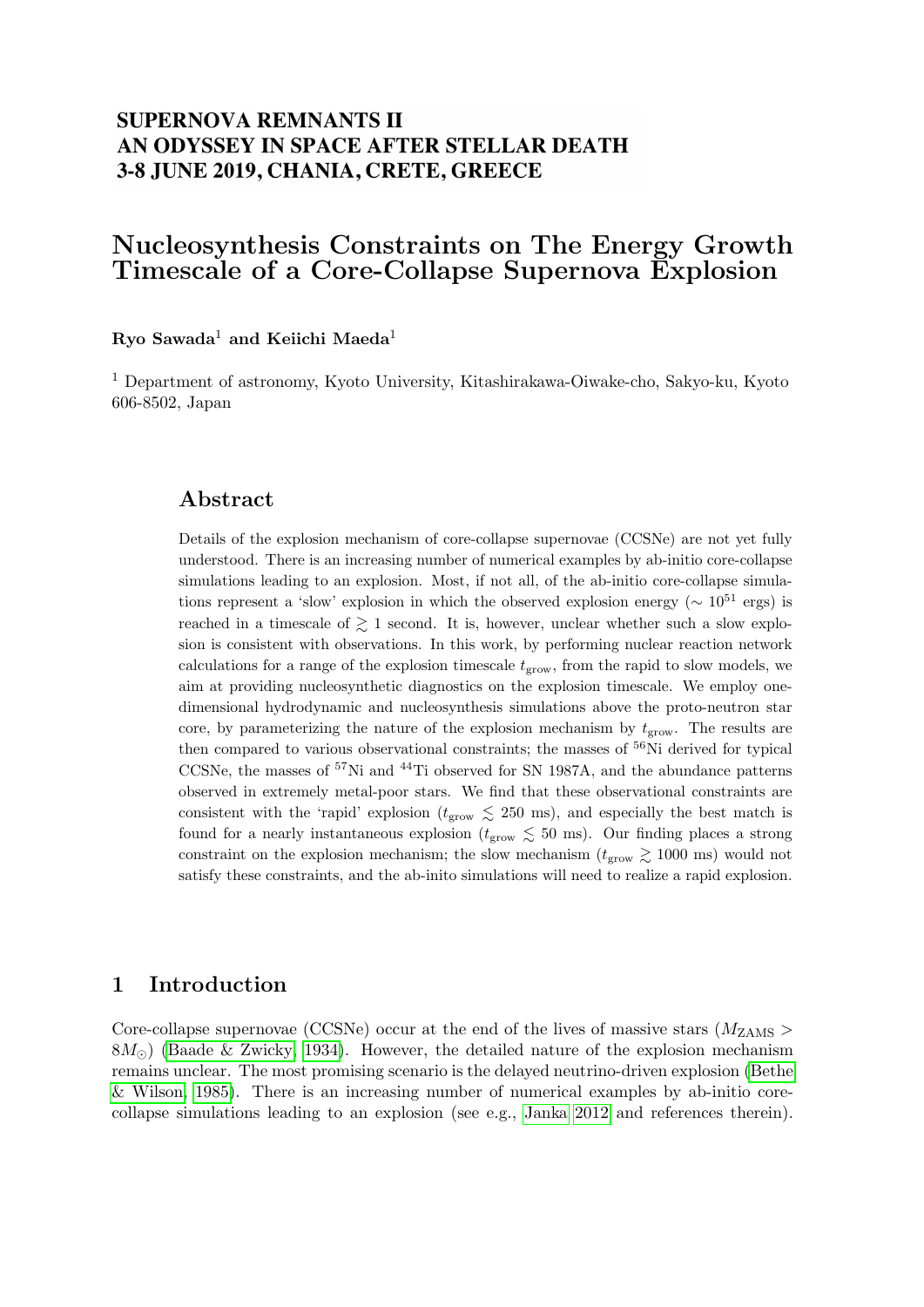Most, if not all, of the ab-initio core-collapse simulations represent a 'slow' explosion in which the observed explosion energy ( $\sim 10^{51}$  ergs) is reached in a timescale of  $\gtrsim 1$  second. However, it is unclear whether the nature of the explosion shown by these simulations is consistent with observations.

In this work, by performing the nuclear reaction network calculation for a range of the explosion timescale, from the rapid to slow models, we aim at providing nucleosynthetic diagnostics on the explosion timescale  $(t_{\text{grow}};$  the timescale in which the explosion energy is reached to  $10^{51}$  ergs since the initiation of the explosion). In doing this, we compare our results to various observational constraints; the masses of  $56Ni$  derived for typical CCSNe, the masses of <sup>57</sup>Ni and <sup>44</sup>Ti observed for SN 1987A, and the abundance patterns observed in the extremely metal-poor (EMP) stars. By these comparisons, we discuss the appropriate energy growth timescale for typical CCSN explosion mechanism, i.e., an important constraint on the nature of the explosion.

### 2 Models

Our simulation is opted to remove the proto-neutron star (PNS) core and drive an explosion by injecting constant energy at the PNS surface. The energy input is terminated when a desired explosion energy  $(E_{\text{exp}})$  is reached. The constant energy input rate is thus modeled as follows:

$$
\dot{E}_{\rm exp} = E_{\rm exp}/t_{\rm exp} = (E_{\rm final} + |E_{\rm bind}|)/t_{\rm exp} , \qquad (1)
$$

$$
t_{\exp} = \frac{E_{\exp}}{E_{\text{ref}} + |E_{\text{bind}}|} \times t_{\text{grow}} , \qquad (2)
$$

where  $E_{\text{final}}$  is the final energy of the supernova, and  $E_{\text{exp}}$  is the total injected energy.  $t_{\text{grow}}$ is defined as the energy growth timescale in which the explosion energy (i.e., the injected energy subtracted by the bound energy) is reached to the canonical energy ( $E_{\text{ref}} \equiv 10^{51} \text{ ergs}$ ) of the explosion in normal CCSNe. In this study, we treat  $t_{\text{grow}}$  and  $E_{\text{final}}$  as free parameters which reflect the nature of the explosion mechanism (Figure [1\)](#page-2-0).

## 3 Numerical Method

We solve the 1D Newtonian hydrodynamics with the Helmholtz equation of state [\(Timmes &](#page-5-2) [Swesty, 2000\)](#page-5-2) by using  $blcode^{1}$  $blcode^{1}$  $blcode^{1}$  [\(Morozova et al., 2015\)](#page-5-3). Our calculation includes a nuclear burning to follow the energy generation, by solving a [2](#page-1-1)1  $\alpha$ -isotope reaction network <sup>2</sup> [\(Weaver](#page-5-4) [et al., 1978\)](#page-5-4). For a more accurate assessment of the nucleosythesis, a post-processing analysis is performed with a nuclear reaction network including 640-nuclear species [\(Timmes, 1999\)](#page-5-5).

The pre-explosion structures are solar-metallicity, non-rotating stellar models obtained by the stellar evolution code MESA [\(Paxton et al., 2015\)](#page-5-6). We adopt the 3 pre-explosion models with  $M_{\rm ZAMS}$  =15.0, 20.0, and 25.0  $M_{\odot}$ .

<span id="page-1-0"></span><sup>1</sup>https://stellarcollapse.org/SNEC

<span id="page-1-1"></span><sup>2</sup>http://cococubed.asu.edu/code pages/codes.shtml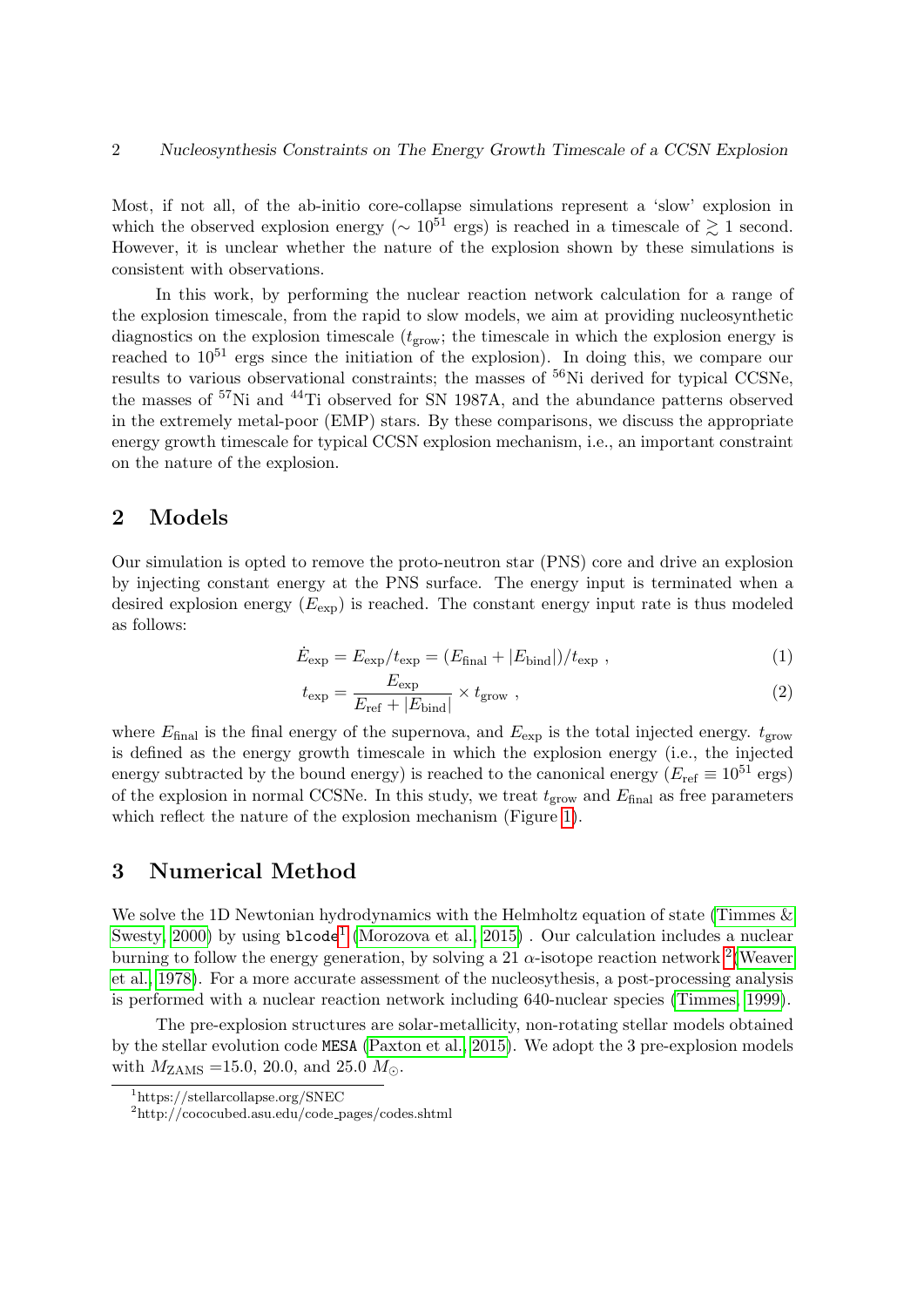

<span id="page-2-0"></span>Figure 1: The relation between the definition of  $t_{\text{grow}}$  and the final energy  $E_{\text{final}}$ . The line color corresponds to each  $t_{\text{grow}}$ .



<span id="page-2-1"></span>Figure 2: The peak temperature evolution behind the shock wave as a function of the enclosed mass  $M_r$ , for the energy growth timescale  $t_{\text{grow}}=10, 100, 250, 500, 1000$  msec, for the model with  $M_{\text{ZAMS}} = 20 M_{\odot}$  and  $E_{\text{final}} = 1.0 \times 10^{51}$  ergs.

### 4 Results: Temperature profiles

Figure [2](#page-2-1) shows the temperature evolution just behind the shock wave. There is a clear difference in the mass coordinate that the shock wave sweeps until the temperature decreases below  $T \sim 5 \times 10^9$  K (shown by the dark gray region). In the instantaneous explosion model ( $t_{\rm grow}=10$  ms), a strong shock propagates up to  $M_r \approx 1.22 M_{\odot}$  keeping a  $T > 5 \times 10^9$  K to trigger the Si-burning. On the other hand, in the slow explosion model (e.g.,  $t_{\text{grow}}=1000$ ms), the shock is weak, and the temperature decreases to  $T < 5 \times 10^9$  K before a shock reaches to  $M_r \approx 1.10 M_\odot$ . That is, it is estimated that the complete Si-burning product in the slow explosion model would be about  $\sim 0.1 M_{\odot}$  less than that in the instantaneous explosion model.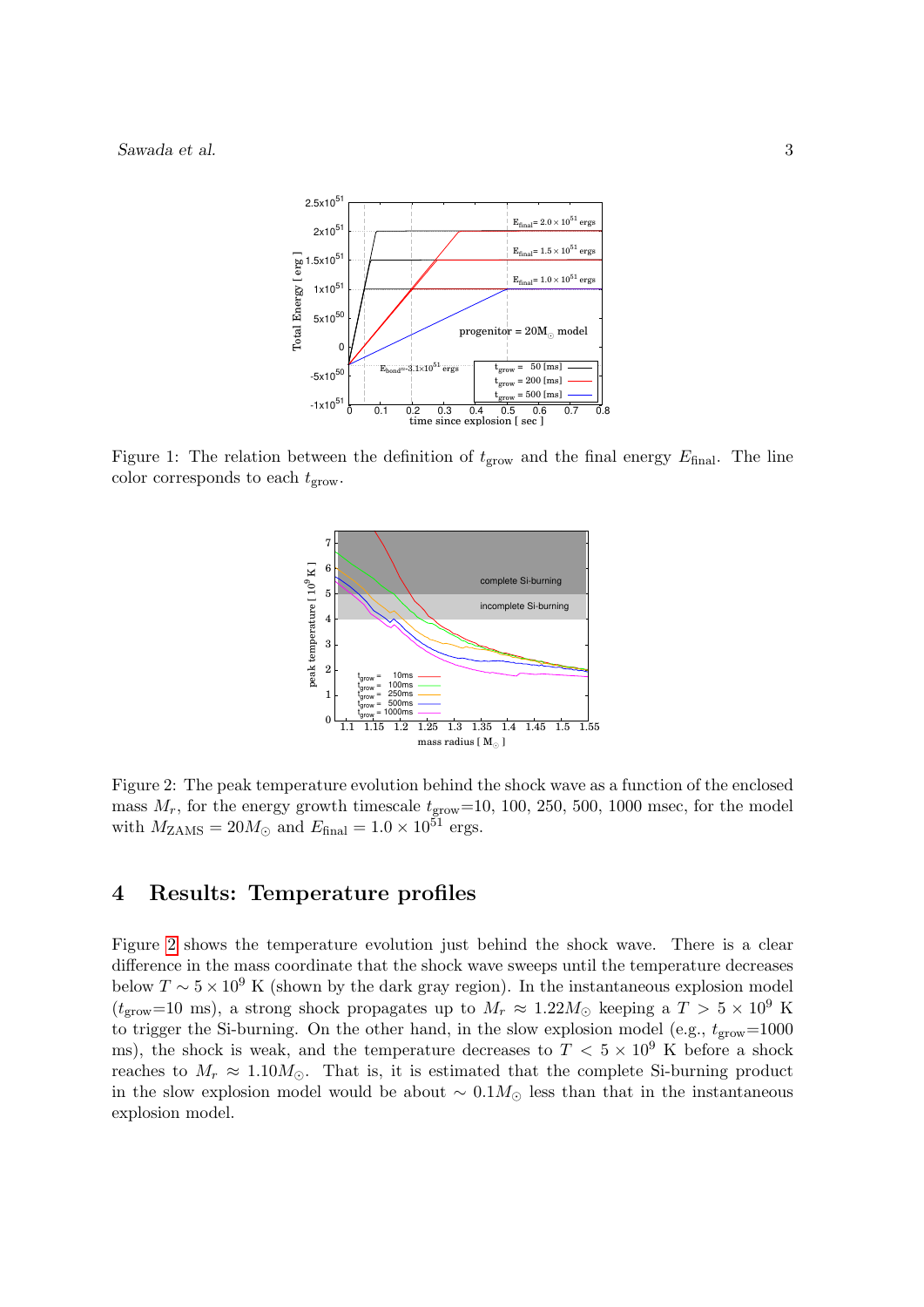

<span id="page-3-0"></span>Figure 3: The energy growth timescale  $t_{\text{grow}}$  and the produced  $^{56}\text{Ni}$  mass; with the 3 progenitor mass and  $E_{\text{final}} = 1.0 \times 10^{51}$  models, and with the 3 different final/total energy  $E_{\text{final}}$ and  $20M_{\odot}$  models. The gray line corresponds to  $M(^{56}\mathrm{Ni}) = 0.07M_{\odot}$ .

### 5 Comparison to Observations

#### 5.1 <sup>56</sup>Ni produced in typical CCSNe

The amount of <sup>56</sup>Ni ejected in individual SNe, which drives supernova brightness, is an important diagnosing indicator of the supernova explosion. It is estimated that, in 'typical supernovae', on average  $\sim 0.07 M_{\odot}$  of <sup>56</sup>Ni should be synthesized (e.g., [Hamuy 2003\)](#page-5-7).

Figure [3](#page-3-0) shows the relation between the energy growth timescale  $t_{\text{grow}}$  and the synthesized <sup>56</sup>Ni mass. It can be clearly seen that there is a decreasing tendency of  $M(^{56}Ni)$ for increasing  $t_{\rm grow}$ . This decreasing trend of  $M<sup>(56</sup>Ni)$  comes from the suppression of the peak temperature as increasing  $t_{\text{grow}}$ , as can be seen in Fig[.2.](#page-2-1) The amount of synthesized <sup>56</sup>Ni serves as a strong constraint on the CCSN explosion mechanism (which confirms the suggestion by [Suwa et al. 2019\)](#page-5-8); the argument related to  $M<sup>(56</sup>Ni)$  strongly supports the rapid explosion ( $t_{\rm grow}$  < 500 msec), and the models with  $t_{\rm grow} \gtrsim 1000$  msec would never explain the nature of typical CCSNe.

## 5.2 <sup>44</sup>Ti and <sup>57</sup>Ni produced in SN1987A

Figures [4](#page-4-1) shows the relation between  $t_{\text{grow}}$  and the synthesized <sup>57</sup>Ni and <sup>44</sup>Ti masses. In view of the observational properties of SN1987A, we have found that the instantaneous explosion model ( $t_{\text{grow}} \lesssim 100$  msec) can roughly satisfy these constraints, while the increase of  $t_{\text{grow}}$ tends to suppress the synthesized amounts of these isotopes. Note that this simulation is not tuned to mimic SN1987A and multi-dimensional effects in the explosion may also be a key in the synthesis of  $^{44}$ Ti [\(Nagataki et al. 1998;](#page-5-9) [Maeda & Nomoto 2003\)](#page-5-10). However, we find that combined analysis of  ${}^{56}$ Ni,  ${}^{57}$ Ni, and  ${}^{44}$ Ti strongly disfavors the slow explosion model with  $t_{\text{grow}} \geq 1000$  msec as the CCSNe explosion mechanism.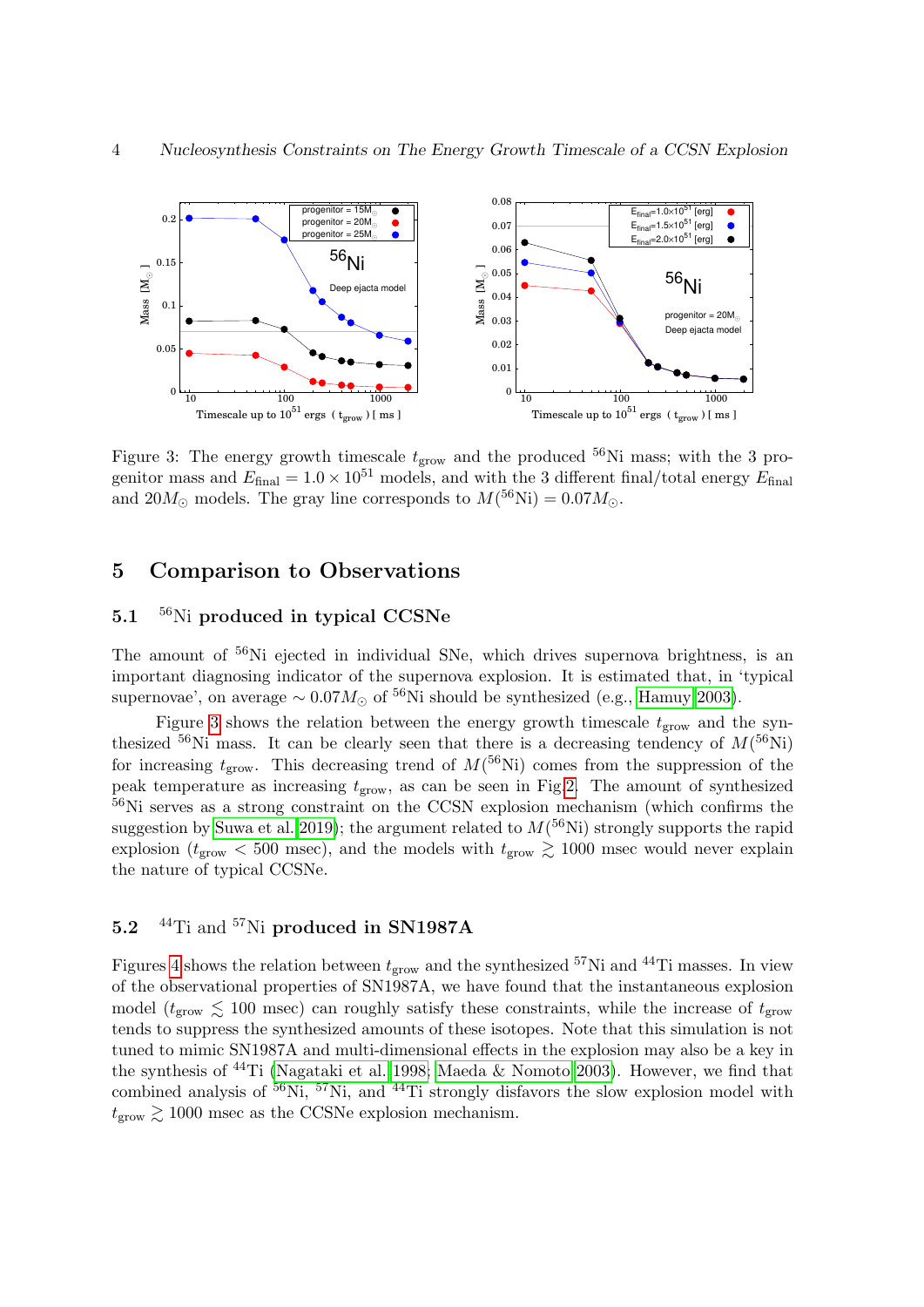Sawada et al. 5



<span id="page-4-1"></span>Figure 4: The energy growth timescale  $t_{\rm grow}$  and the produced <sup>57</sup>Ni and <sup>44</sup>Ti mass. Show here is dependence on  $M_{\text{ZAMS}}$  (for given  $E_{\text{final}} = 1.0 \times 10^{51}$ ). The gray region shows to  $M(^{57}\text{Ni}) = 0.0041 \pm 0.0018 M_{\odot}$ , and  $M(^{44}\text{Ti}) = 0.55 \pm 0.17 \times 10^{-4} M_{\odot}$  [\(Seitenzahl et al.,](#page-5-11) [2014\)](#page-5-11).

#### 5.3 Comparison to the abundances of extremely metal-poor stars

As described in [Tominaga et al. 2007](#page-5-12) and [Heger & Woosley 2010,](#page-5-13) it can be assumed that the EMP stars preserve individual CCSN abundance patterns. Therefore, we follow this strategy, by requiring that the typical CCSN yields should be consistent with the abundance patterns of EMP stars, and consider to constrain the explosion mechanism of 'typical supernovae'.

The relation between  $t_{\text{grow}}$  and  $\text{[Mn/Fe]}$  and  $\text{[Co/Fe]}$  is shown in Figure [5.](#page-5-14) There is the increasing trend of  $[Mn/Fe]$  and the decreasing trend of  $[Co/Fe]$  for increasing  $t_{\text{grow}}$ , resulting in a substantial discrepancy between the observations and the slow explosion models  $(t_{\rm grow} \ge 1000 \text{ ms})$ . These elements, Mn and Co, are dominated by the decay products of  ${}^{55}Co$  and  ${}^{59}Cu$ , respectively. Regarding the ambiguity in Ye (implicitly the metallicity of the progenitor), both of  ${}^{55}Co$  and  ${}^{59}Cu$  are neutron-rich isotopes, so both of  $[Mn/Fe]$  and  $[Co/Fe]$ tend to be smaller for larger Ye. Therefore,these opposite trends strongly support the rapid explosion model ( $t_{\rm grow} \leq 250$  ms). In summary, we conclude that Mn/Fe and Co/Fe are important indicators which reflect the nature of the explosion regardless of the natures of the progenitor stars (i.e., mass  $M_{\text{ZAMS}}$  and metallicity  $Z_{\text{ZAMS}}$ ).

#### Acknowledgments

The authors thank Yudai Suwa for stimulating discussion, and Ryoma Ouchi for kindly providing the progenitor model. The work has been supported by Japan Society for the Promotion of Science (JSPS) KAKENHI Grant 17H02864, 18H04585, 18H05223 (K.M.) and 19J14179 (R.S.).

#### References

<span id="page-4-0"></span>Baade, W., & Zwicky, F. 1934, Proceedings of the National Academy of Science, 20, 254